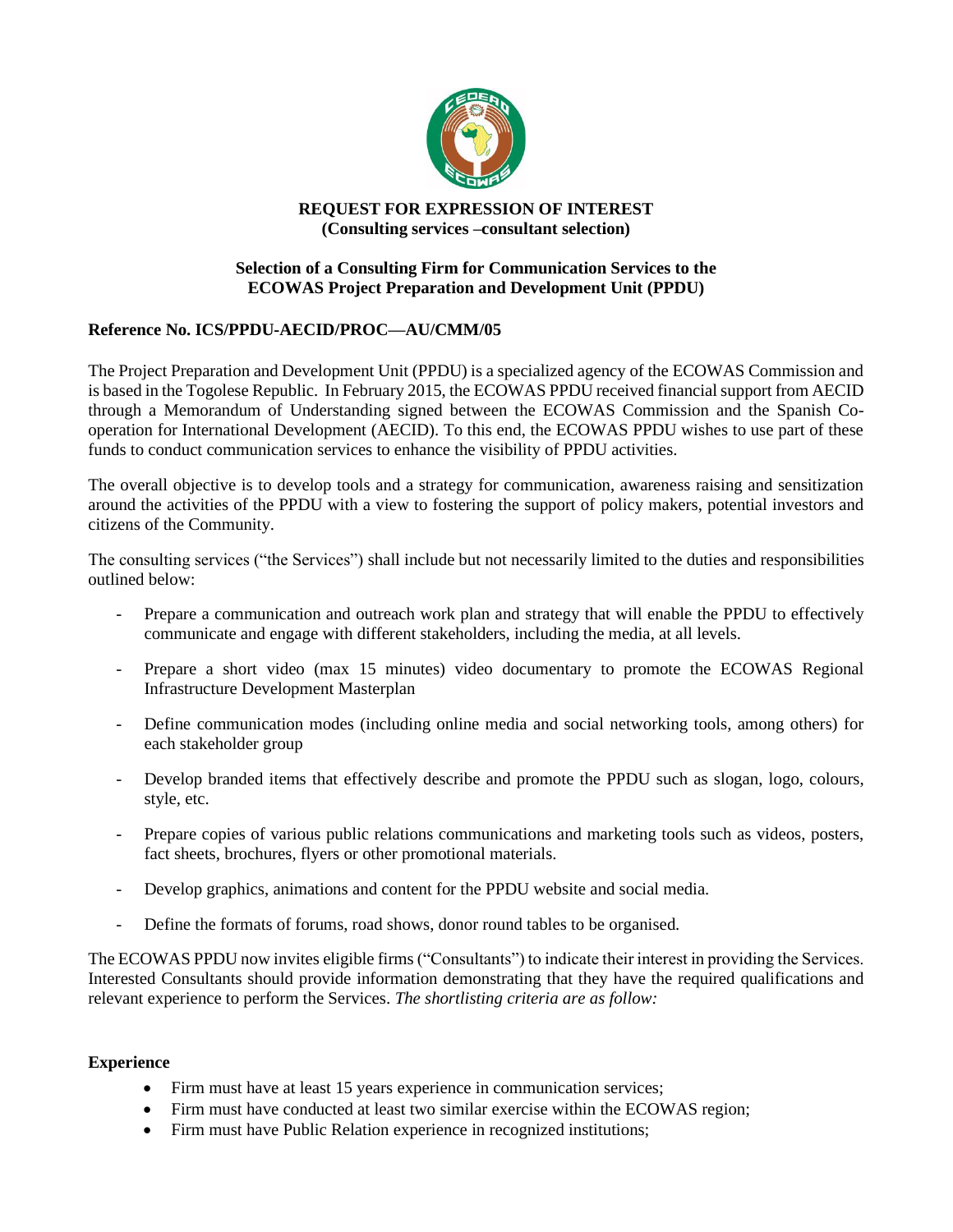- Demonstrated ability to work effectively in the media environment;
- Proven knowledge on preparation of audio-visual programs;
- In-depth knowledge of ECOWAS Institutions will be an advantage
- The Consultancy firm is expected to present an experienced multidisciplinary team comprising at least the following:
	- o Team Lead with vast experience in communication and PR
	- o Graphic Designer
	- o Audio-visual Production Crew (Cameraman, sound expert, producer etc)
- The professionals who make up this team must have at least a Master's degree in their specific disciplines and possess at least 10 years work experience except the Team leader who must have at least 15 years work experience.

#### **Language**

▪ The personnel should be fluent in at least two of the Official working languages of ECOWAS (English, French or Portuguese) and the knowledge of a third ECOWAS language would be an advantage.

## **Duration**

**•** The duration of the contract shall be for a maximum period of four (4) calendar months.

*NB: In addressing the above listed criteria, Consultancy firms must provide tangible evidence and detailed references for all claims made in terms of experience and capabilities, similar assignments, availability of appropriate skills among staff etc. Each reference provided should be summarized on a project sheet and will be considered and accepted only if the candidate attaches supporting documents indicating the contact information of the contracting authorities so as to facilitate verification of the information provided, covering contracts OR copies of attestation(s) of good performance of each contract presented, as issued and signed by the Client.* 

**Interested Consultancy firms may apply as a consortium or partnership to ensure and/or boost their consolidated capacities to execute the assignment.** 

The attention of interested Consultants is particularly drawn to **Article 118 of the ECOWAS Revised Procurement Code ("Infringements by Candidates, Bidders and Awardees")**, providing information on corrupt or fraudulent practices in competing for or executing a contract. In addition, please refer to the following specific information on conflict of interest related to this assignment as per **"Article 119 of the ECOWAS Revised Procurement Code**.

The Consultants will be selected in accordance to the Quality and Cost-based Selection (QCBS) method set out in the ECOWAS Revised Procurement Code **and a shortlist of five to eight (5-8) firms, which present the best profiles with all claims dully substantiated, shall be drawn up** for further consideration after the expression of interest.

Interested consultants may obtain further information at the email addresses below during office hours: **Monday** to **Friday** from **9.00 am GMT+1 to 5.00 pm GMT+1.** 

**Email:** [sbangoura@ecowas.int;](mailto:sbangoura@ecowas.int) [procurement@ecowas.int;](mailto:procurement@ecowas.int) with copy to: [mzongo@ecowas.int](mailto:mzongo@ecowas.int); [kfye@ecowas.int;](mailto:kfye@ecowas.int) [ppdu@ecowas.int,](mailto:ppdu@ecowas.int)

Expressions of Interest **(1 original and 3 copies)** must be delivered in sealed envelopes and clearly marked **"Selection of a Consulting Firm for Communication Services to the ECOWAS Project Preparation and Development Unit (PPDU)", Do not open except in the presence of the Evaluation Committee"** to the address below latest by **April 15, 2022 at 11.00 am (GMT + 1).**